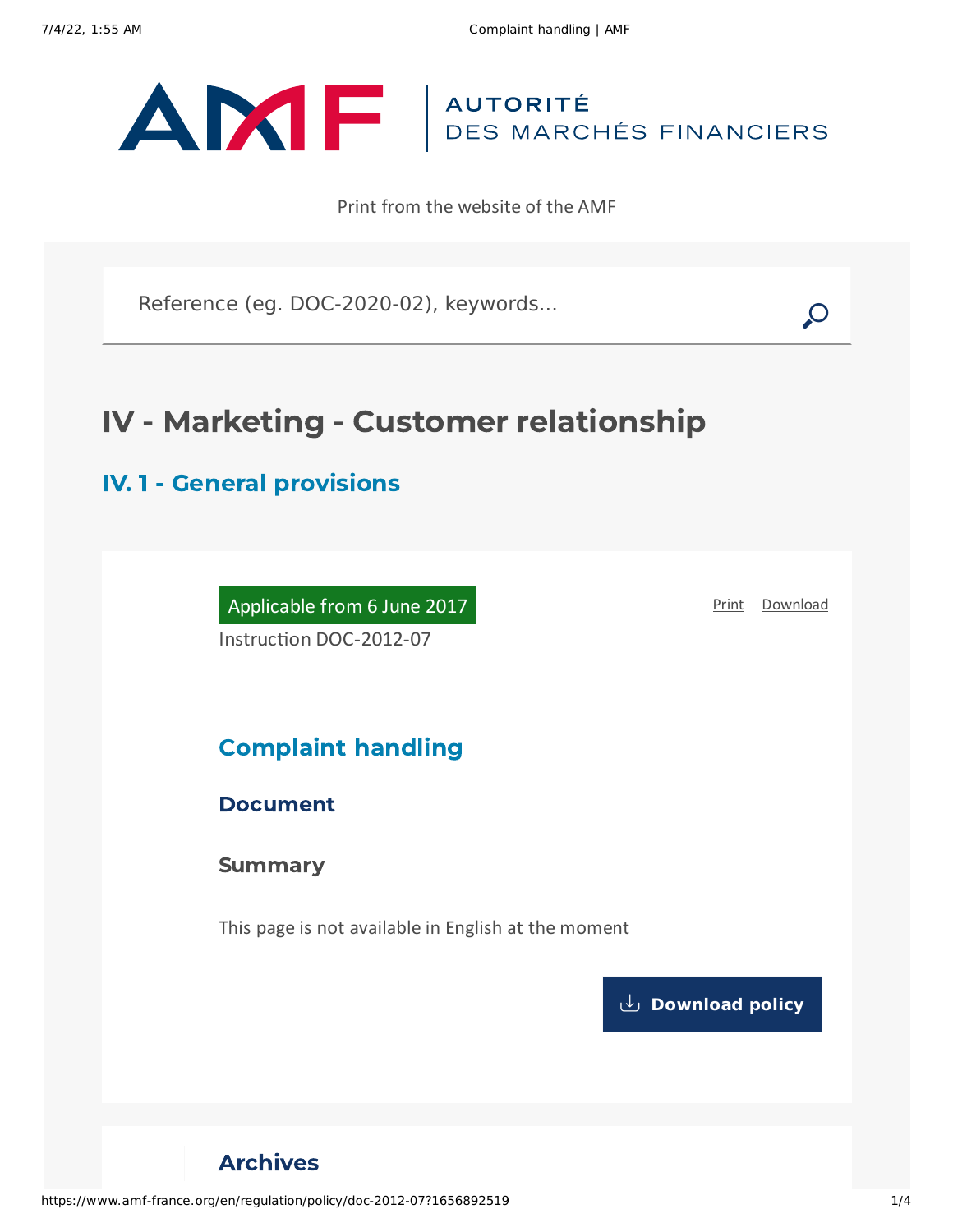#### From 17 October 2014 to 05 June 2017 | Instruction [DOC-2012-07](#page-1-0)  $\vee$

## **Complaint handling**

<span id="page-1-0"></span>The AMF clarifies the rules that investment services providers, financial investment advisers, crowdfunding investment advisers, real-estate investment trust management companies and issuers must comply with in their complaint handling. The instruction details the information to be given to the client about the complaint handling system, the procedures to be implemented in order to guarantee efficient, fair and harmonised handling, and a system for tracking these procedures in order to identify and remedy malfunctions.

## **[Download](https://www.amf-france.org/sites/default/files/private/2020-10/20141017-complaint-handling.pdf) policy**

### **Reference texts**

- $\blacktriangleright$  Article 313-8 of the AMF General [Regulation](https://reglement-general.amf-france.org/eli/fr/aai/amf/rg/article/313-8/20120901/en.html)  $\mathbb{C}$
- $\blacktriangleright$  Article 325-12-1 of the General [Regulation](https://reglement-general.amf-france.org/eli/fr/aai/amf/rg/article/325-12-1/20120901/en.html)  $\mathbb{C}$
- $\blacktriangleright$  Article 321-43-1 of the General [Regulation](https://reglement-general.amf-france.org/eli/fr/aai/amf/rg/article/321-43-1/20120901/en.html)  $\mathbb{C}$
- $\blacktriangleright$  Article 318-10 of the General [Regulation](https://reglement-general.amf-france.org/eli/fr/aai/amf/rg/article/318-10/20130814/en.html)  $\mathbb{C}$
- $\blacktriangleright$  Article 322-71-1 of the General [Regulation](https://reglement-general.amf-france.org/eli/fr/aai/amf/rg/article/322-71-1/20130419/en.html)  $\mathbb{C}$

#### From 20 November 2013 to 16 October 2014 | Instruction [DOC-2012-07](#page-1-1)  $\vee$

## **Complaint handling**

<span id="page-1-1"></span>The AMF clarifies the rules that investment services providers, financial investment advisers, crowdfunding investment advisers, real-estate investment trust management companies and issuers must comply with in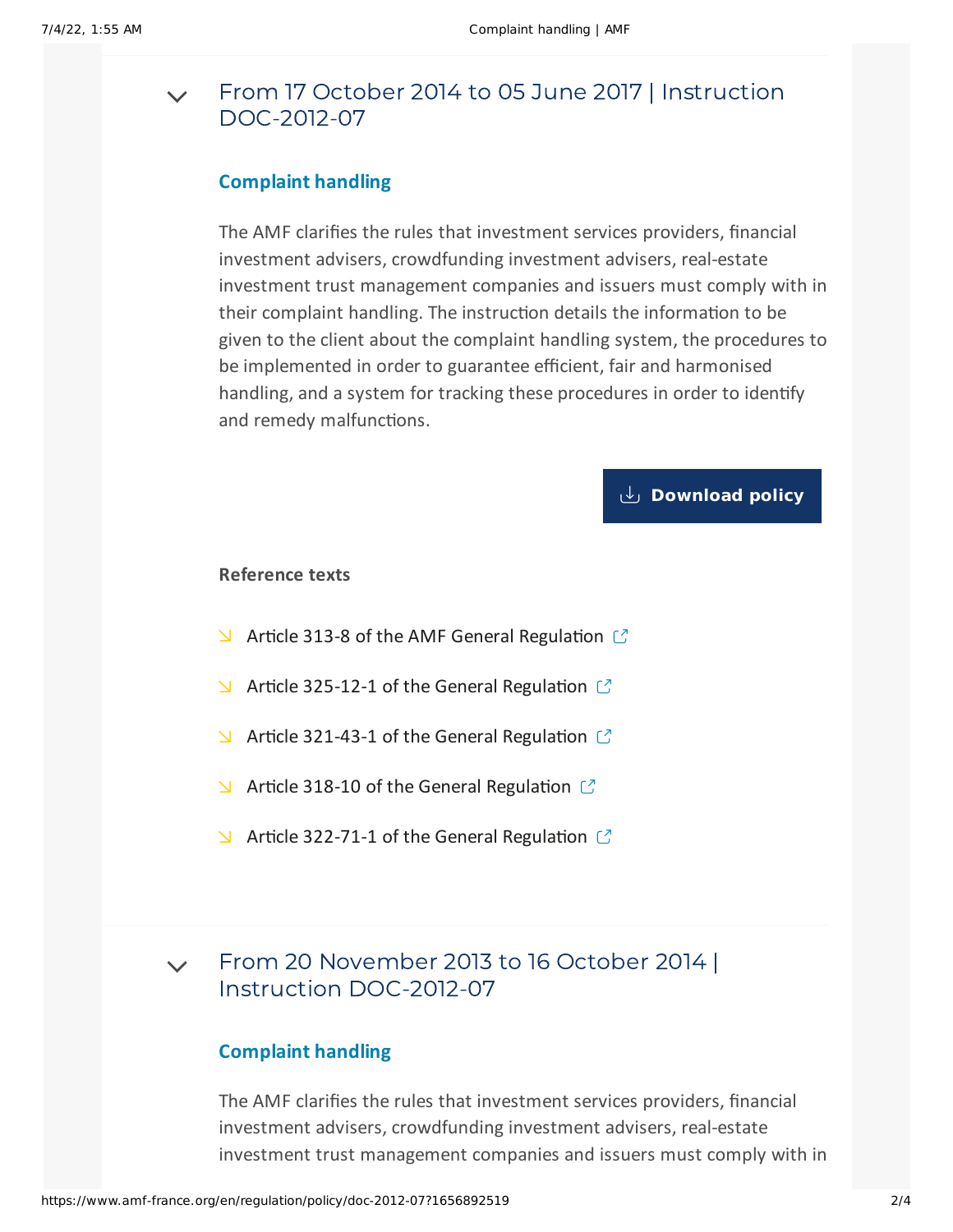#### 7/4/22, 1:55 AM Complaint handling | AMF

their complaint handling. The instruction details the information to be given to the client about the complaint handling system, the procedures to be implemented in order to guarantee efficient, fair and harmonised handling, and a system for tracking these procedures in order to identify and remedy malfunctions.

## **[Download](https://www.amf-france.org/sites/default/files/private/2020-10/20131120-complaint-handling.pdf) policy**

### **Reference texts**

- $\blacktriangle$  Article 313-8 of the AMF General [Regulation](https://reglement-general.amf-france.org/eli/fr/aai/amf/rg/article/313-8//notes/en.html)  $\mathbb{C}$
- $\blacktriangle$  Article 325-12-1 of the General [Regulation](https://reglement-general.amf-france.org/eli/fr/aai/amf/rg/article/325-12/20120901/notes/en.html)  $\mathbb{C}$
- $\blacktriangle$  Article 321-43-1 of the General [Regulation](https://reglement-general.amf-france.org/eli/fr/aai/amf/rg/article/321-43/20120901/notes/en.html)  $\mathbb{C}$
- $\blacktriangleright$  Article 318-10 of the General [Regulation](https://reglement-general.amf-france.org/eli/fr/aai/amf/rg/article/318-10/20130814/notes/en.html)  $\mathbb{C}$
- $\blacktriangleright$  Article 322-71-1 of the General [Regulation](https://reglement-general.amf-france.org/eli/fr/aai/amf/rg/article/322-71/20130419/notes/en.html)  $\mathbb{C}$

#### From 24 April 2013 to 19 November 2013 | Instruction [DOC-2012-07](#page-2-0)  $\vee$

## **Complaint handling**

<span id="page-2-0"></span>The AMF clarifies the rules that investment services providers, financial investment advisers, real-estate investment trust management companies and issuers must comply with in their complaint handling. The instruction details the information to be given to the client about the complaint handling system, the procedures to be implemented in order to guarantee efficient, fair and harmonised handling, and a system for tracking these procedures in order to identify and remedy malfunctions.

## **[Download](https://www.amf-france.org/sites/default/files/private/2020-10/20130424-complaint-handling.pdf) policy**

**Reference texts**